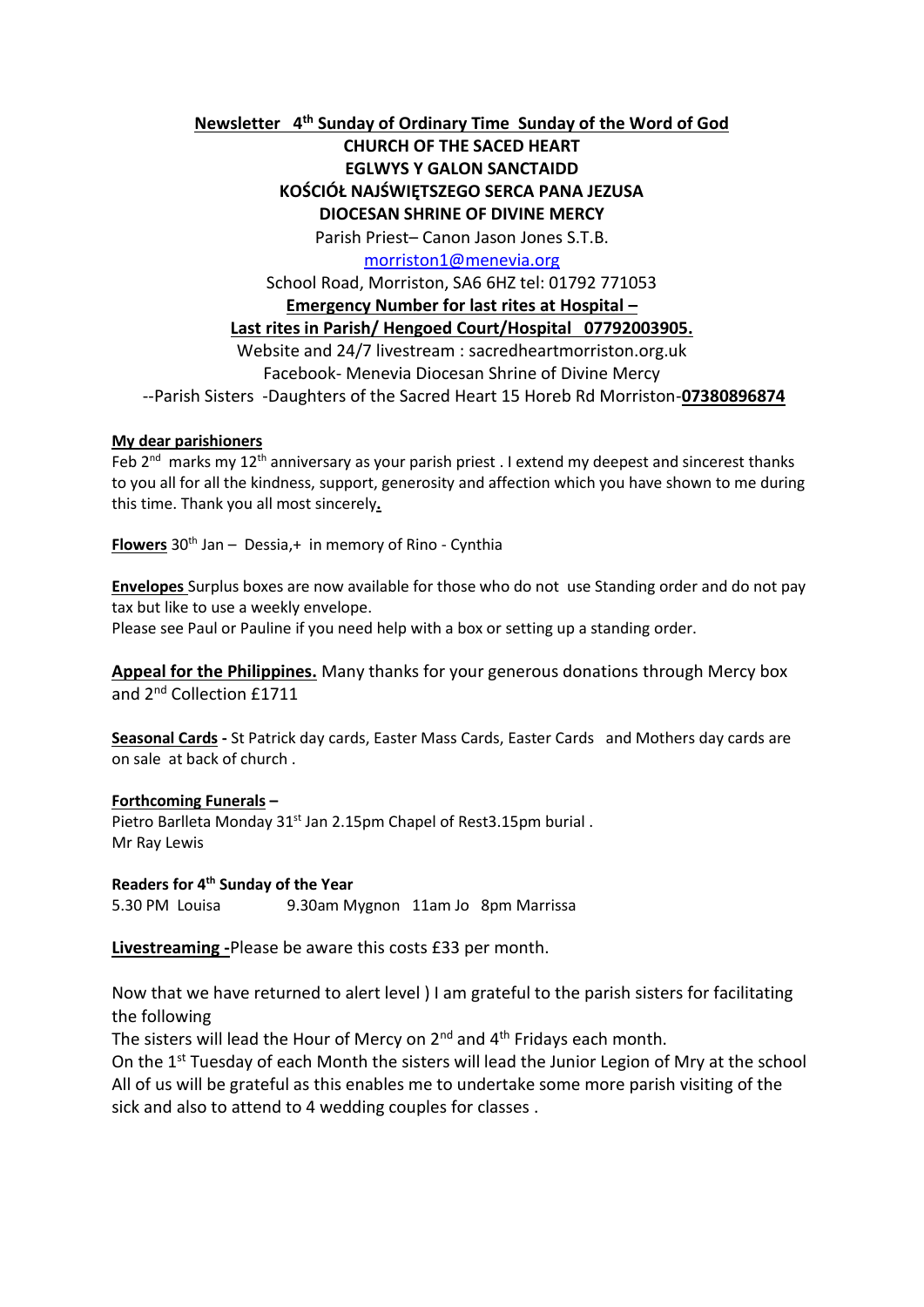With return to Level 0- Holy water may now be used in the Stoup and rite of Sprinkling, at the Sung Mass there can be an offertory procession and the reader can read the prayers of the faithful. Sanitizer will remain on the benches for hands only for those who wish to use it.

**Organ and Choir** will resume when we return to alert level 0 from Friday 28<sup>th</sup> January

## **Forthcoming events**

**Feb 2nd** Candlemas and blessing of Candles. World day of prayer for Consecrated Life. Candles on Sale at back of church to be blessed on Feb 2<sup>nd</sup>. Start of Novena to Our Lady of Lourdes for the sick and for our nurses**. Feb 3rd** St Blaise Blessing of Throats after Mass **Feb 11th** Our Lady of Lourdes, World Day of Prayer for the Sick Holy Mass 9.30am, 7pm Rosary Devotions 7.30pm Holy Mass with anointing **Feb 18th Parish office closes until March 4th Feb 19th** Feast of the little Shepherds of Fatima Feb 22<sup>nd</sup> 91<sup>st</sup> Anniversary of Image of Divine Mercy **Feb 23rd** Fr Jason away **March 1st** St Davids Day Holy Mass 9.30am + 7.30pm **March 2nd** Ash Wednesday Day of Fast and Abstinence Holy Mass 9.30am, 2.30pm,7.30pm

## **Catechism class for Children these resume this weekend**

Saturday 1st Communion 9,30am General Catechism 4pm Sunday Confirmation 4.30pm Liturgy for Children Sunday 9.30am, 11am

**World Apostolate of Fatima England and Wales** First Saturday Devotions of Reparation on Saturday 5th February 2022, 8.00pm - 9.00pm with the Holy Rosary, Meditation on the Resurrection by Fr Daniel Stanton, Reparation Prayers and Act of Consecration. Zoom ID: 765-115-5221. Please contact [\(oonaghpittam@talktalk.net\)](mailto:oonaghpittam@talktalk.net) for the pass code.

**Lent booklets** with the daily mass readings have been ordered and will soon be on sale

**Palm Crosses**, Please return your Palm crosses to be burnt ready to make the Ash for Ash Wednesday Wed 2<sup>nd</sup> March

### **Lent 2022**

Extra Mass on a Friday 9.30am, Stations of the Cross and Benediction Wed 6.30pm, Adoration Fridays 3pm – 7.30pm-(6.30pm Sorrowful Mysteries of Rosary and meditations and Benediction )

Saturdays of Lent (Except 1<sup>st</sup> Saturday of March and April - the rosary of Our Lady of Sorrows

Fridays of Lent 10am Kerelite community prayer group

**Mass bookings** are being taken for April onwards n there are masses already booked through to December, If you need a specific date please book early.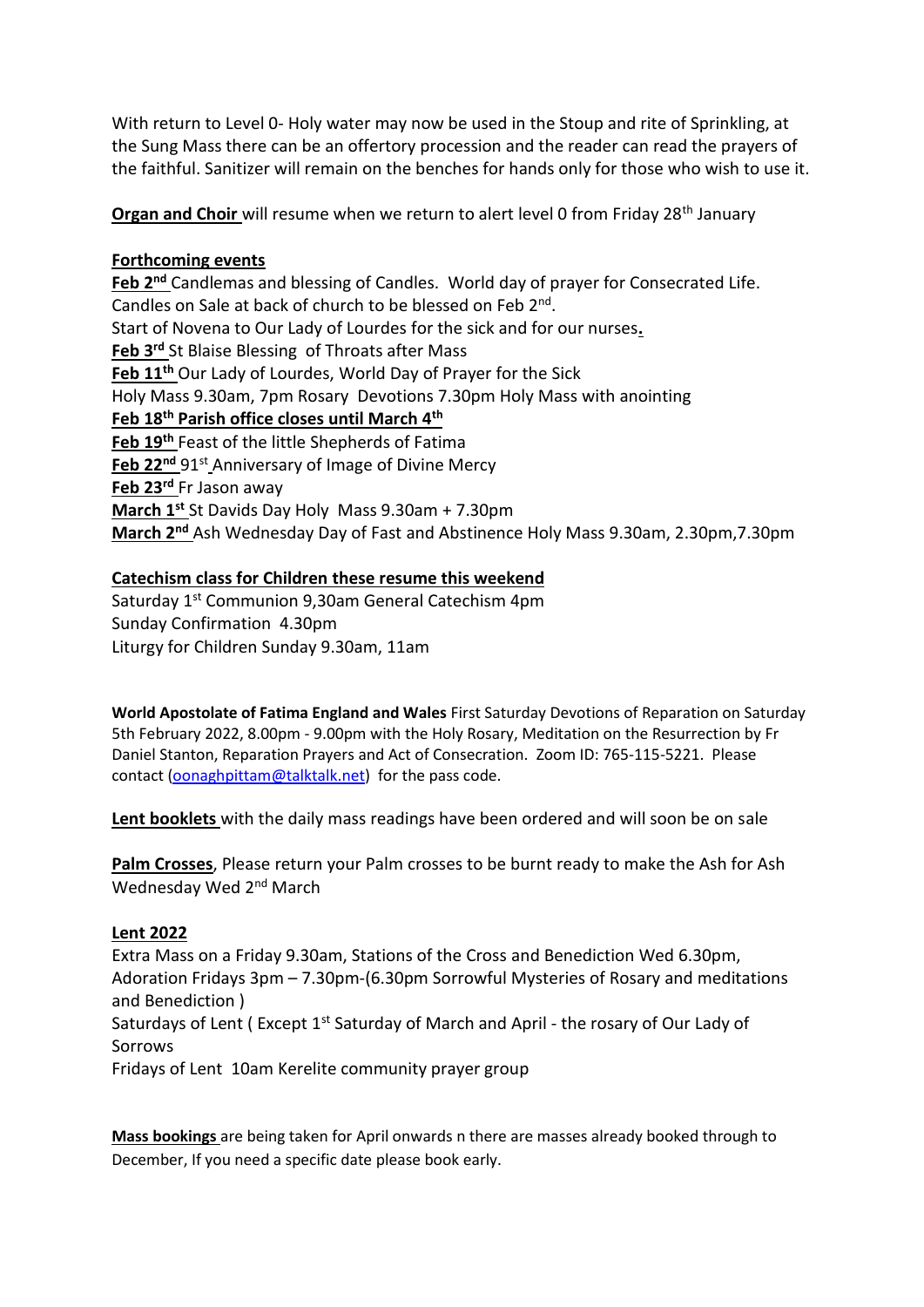### **4h Sunday of the Year**

5.30pm Brian 80<sup>th</sup> Birthday Colleen (1st Feb) 9.30am Maxim Diane and Anne 11am Poor Claires Kathryn and Sheila 1pm Pro Pop Confirmation Class 4.30pm 8pm Mario Ruscito RIP - Family

### **Mon**

Holy Mass 9.30am Polly RIP - Diane Chaplet at Hospital 11am Funeral 2.15pm Shalom TV Appointment 5pm Lectio Divina at Convent

**Tue** St Anthony Novena 9.15m Holy Mass 9.30am Richard Wyn Davies- Teresa Davies 3.15pm Bishop Vaughan Junior Legion 6.30pm Legion of Mary

## **Wed Candlemas Blessing of Candles Strt of ovena for the sick**

Holy Mass 2.30pm Brendan Harvey RIP Kevin + Alison 7pm Rosary and benediction 7.30pm Poor Clarie Sisters Kathryn and Sheila

### **Thursday St Blaise (Fr Jason Day off )**

Holy Mass 9.30am Sojan Joseph -Sony + Geena (blessing of Throats )

### **Friday 1 st Friday Adoration 6am – 10pm Please sign list**

6am Adoration 9.30am Holy Mass Ray Lewis RIP Ken Lewis 3pm Hour of Mercy Holy Hour Confessor Fr Rob 7.30pm Maxim RIP 8pm Adoration 9.45 pm Night prayer and Benediction

## Saturday 1<sup>st</sup> Saturday Holy Communion Class 9.30am

10.10 Act of Reparation 10.15am The Rosary 10.30am Suzette Gozo RIP Ariston and Girls 11amExposition Fatima Prayers Confessions , 11.45am Benediction Fatima Prayers 4pm Catechism class